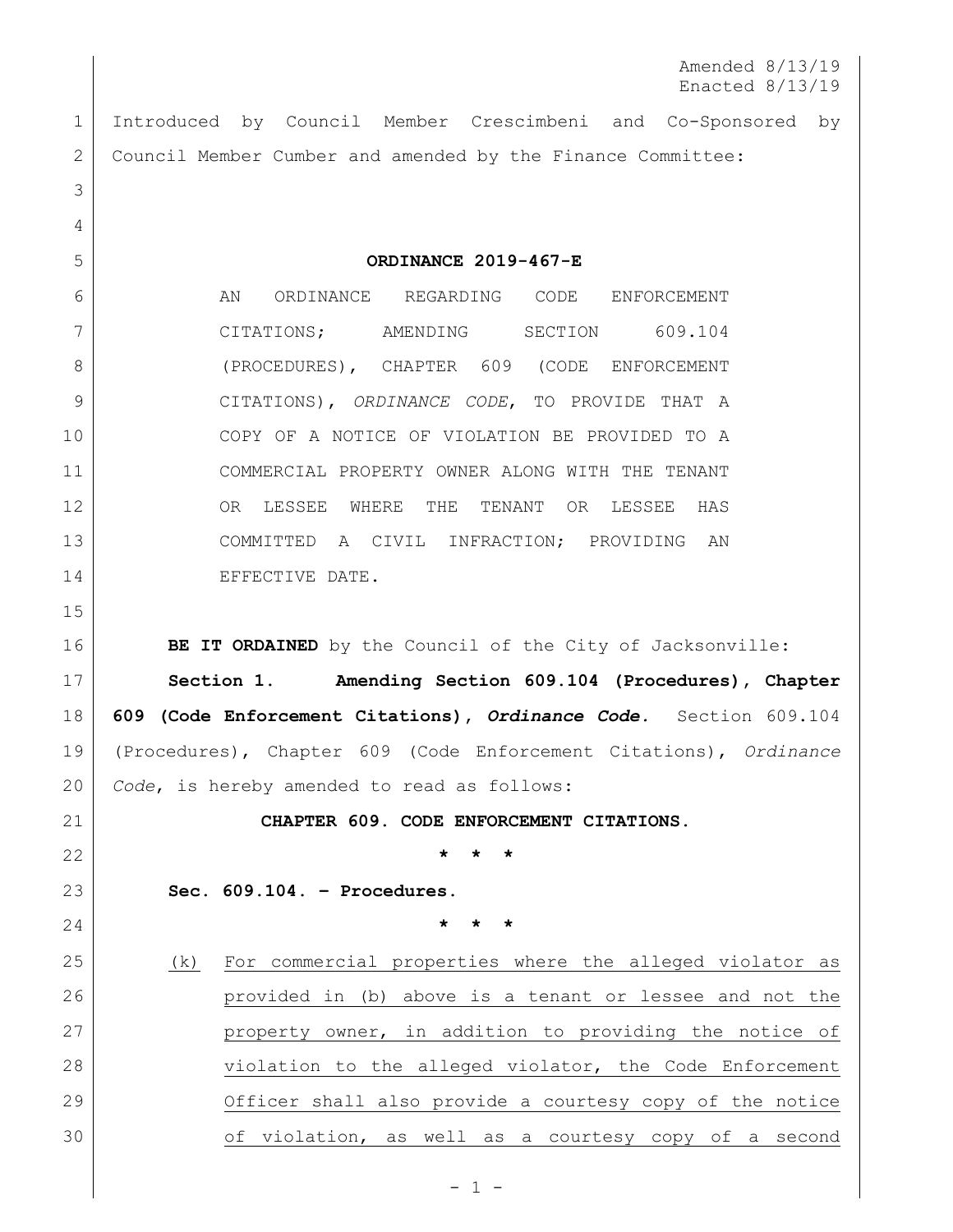Amended 8/13/19 Enacted 8/13/19

1 | notice of violation if not corrected under (d) above, to 2 b the property owner in a method as provided by (j) above 3 to the alleged violator. This notice shall not confer any 4 additional rights to the property owner or the person who has committed a civil infraction and is only given for informational purposes. Failure of the Code Enforcement Officer to provide the notice of violation to the 8 property owner as provided above shall not create any defense or other rights to either the property owner or 10 | the alleged violator so long as reasonable steps are 11 1 taken by the Code Enforcement Officer to obtain the 12 address of property owner for notification of the **potential violation in accordance with this section. \* \* \* Section 2.** Effective Date. This ordinance shall become effective upon signature by the Mayor or upon becoming effective without the Mayor's signature. Form Approved: 21 /s/ Paige H. Johnston\_ 22 Office of General Counsel Legislation Prepared By: Paige H. Johnston GC-#1299901-v1-2019-467-E